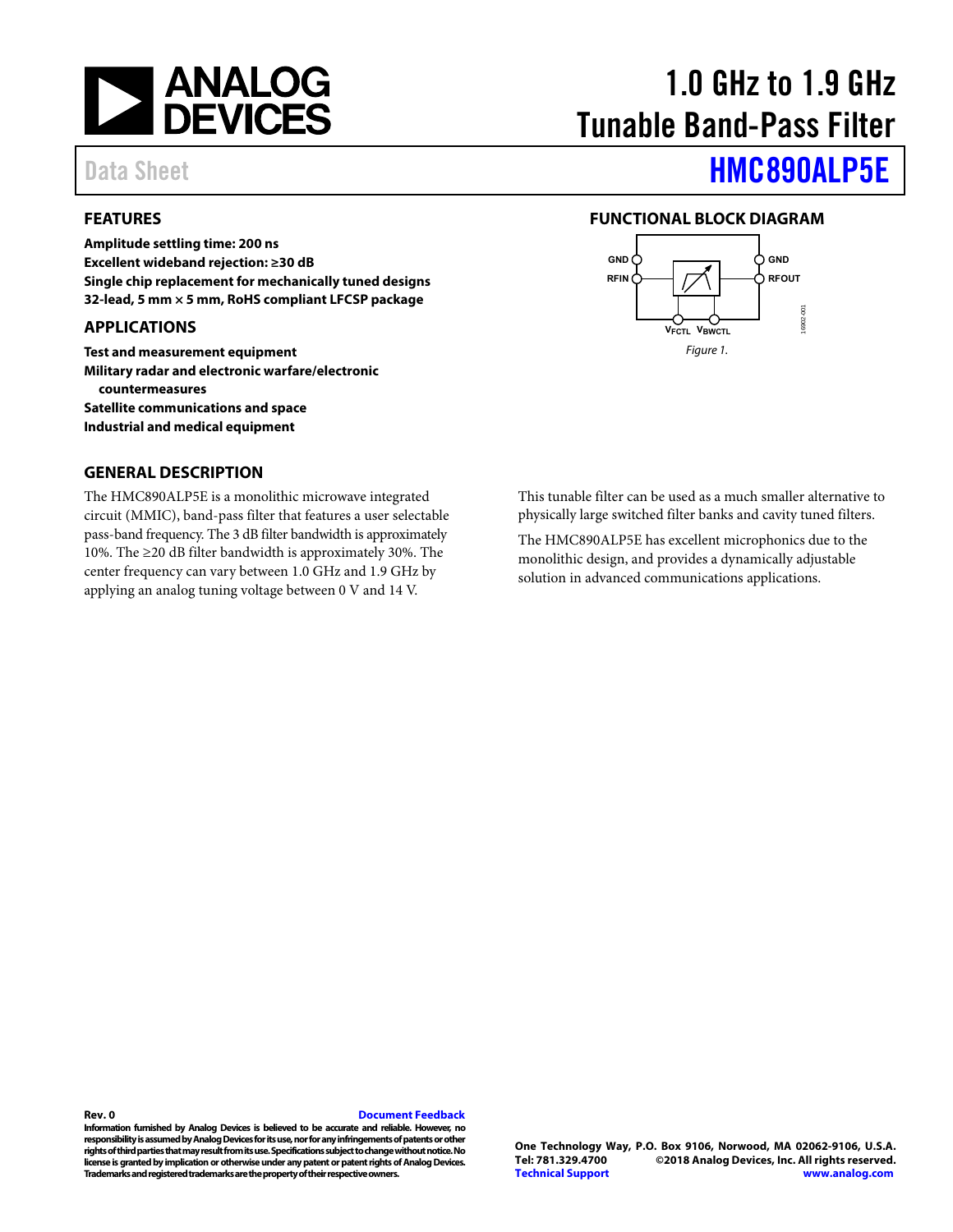## **TABLE OF CONTENTS**

| Evaluation Printed Circuit Board (PCB) Information 10 |  |
|-------------------------------------------------------|--|
|                                                       |  |
|                                                       |  |

### <span id="page-1-0"></span>**REVISION HISTORY**

8/2018-Revision 0: Initial Version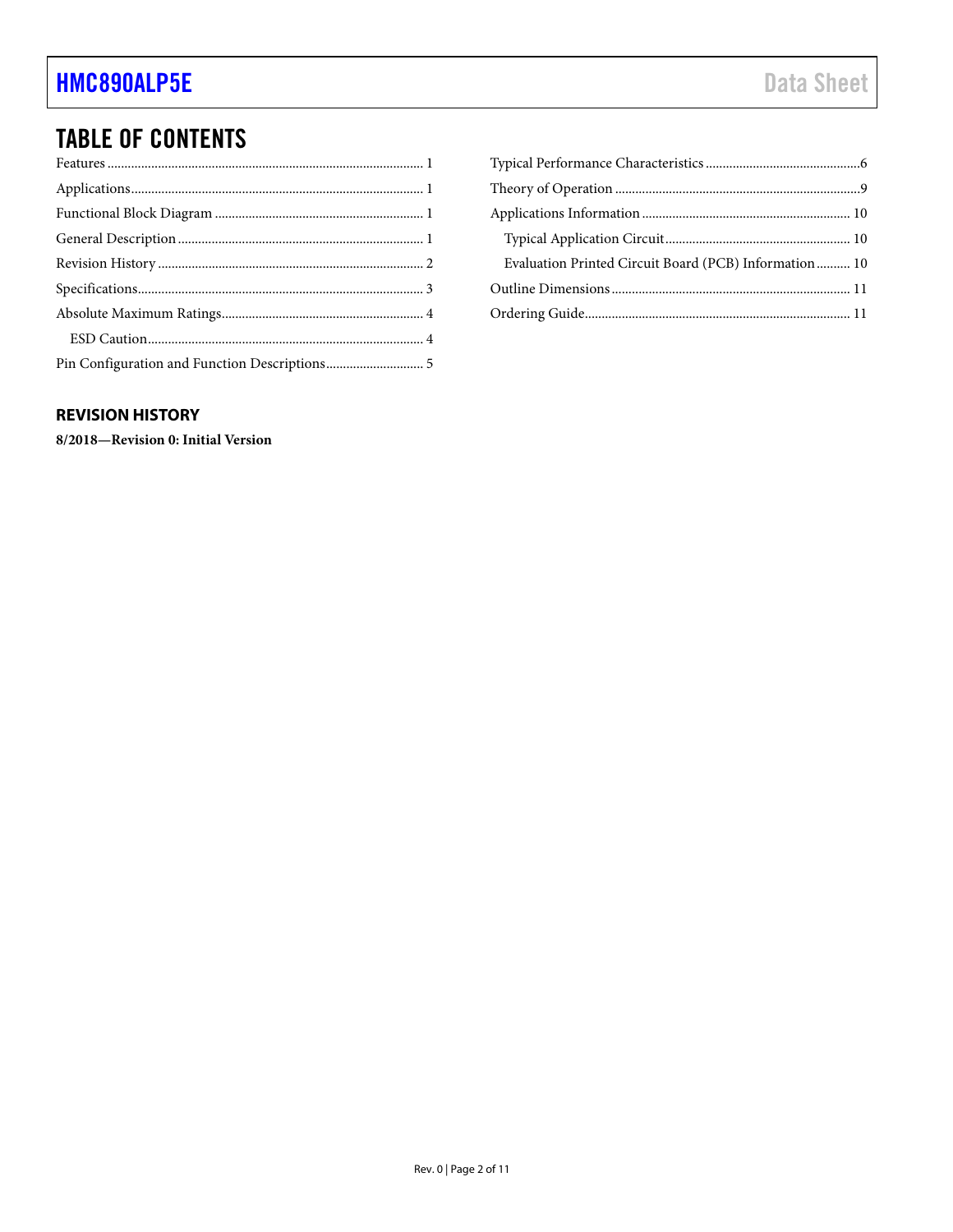### <span id="page-2-0"></span>**SPECIFICATIONS**

 $T_{\rm A}$  = 25°C, V $_{\rm FCTL}$  = V $_{\rm BWCTL}$  , unless otherwise noted.

#### **Table 1.**

| <b>Parameter</b>                                   | Min      | <b>Typ</b>             | <b>Max</b> | <b>Unit</b> | <b>Test Conditions/Comments</b>                                                            |
|----------------------------------------------------|----------|------------------------|------------|-------------|--------------------------------------------------------------------------------------------|
| <b>FREOUENCY TUNING RANGE</b>                      |          |                        |            |             |                                                                                            |
| Center (fCENTER)                                   | 1.0      |                        | 1.9        | GHz         |                                                                                            |
| <b>BANDWIDTH</b>                                   |          |                        |            |             |                                                                                            |
| 3 dB                                               |          | 10                     |            | $\%$        |                                                                                            |
| 3 dB Bandwidth Control (VBWCTL)                    |          | ±3                     |            | $\%$        |                                                                                            |
| <b>REJECTION</b>                                   |          |                        |            |             |                                                                                            |
| Low-Side                                           |          | $0.87 \times f$ CENTER |            | GHz         | $\geq$ 20 dB                                                                               |
| High-Side                                          |          | $1.17 \times$ fcenter  |            | GHz         | $\geq$ 20 dB                                                                               |
| Reentry                                            |          | $4.30 \times$ fcenter  |            | GHz         | $\leq$ 30 dB                                                                               |
| <b>LOSS</b>                                        |          |                        |            |             |                                                                                            |
| <b>Insertion Loss</b>                              |          | 12                     |            | dB          |                                                                                            |
| <b>Return Loss</b>                                 |          | 10                     |            | dB          |                                                                                            |
| <b>DYNAMIC PERFORMANCE</b>                         |          |                        |            |             |                                                                                            |
| Max Input Power for Linear Operation               |          |                        | 10         | dBm         |                                                                                            |
| Input Third-Order Intercept (IP3)                  |          | 35                     |            | dBm         | Input power ( $P_{IN}$ ) = 20 dBm per tone                                                 |
| Group Delay                                        |          | 4                      |            | ns          |                                                                                            |
| <b>Phase Sensitivity</b>                           |          | $\overline{2}$         |            | Rad/V       |                                                                                            |
| Amplitude Settling Time                            |          | 200                    |            | ns          | Time to settle to minimum insertion loss,<br>within $\leq$ 0.5 dB of static insertion loss |
| <b>Drift Rate</b>                                  |          | 1.1                    |            | MHz/°C      |                                                                                            |
| <b>RESIDUAL PHASE NOISE</b>                        |          |                        |            |             |                                                                                            |
| At 1 MHz Offset                                    |          | $-155$                 |            | dBc/Hz      |                                                                                            |
| <b>TUNING</b>                                      |          |                        |            |             |                                                                                            |
| Voltages (V <sub>FCTL</sub> , V <sub>BWCTL</sub> ) | $\Omega$ |                        | 14         | V           | Each pin can be driven independently                                                       |
| Currents (IFCTL, IBWCTL)                           |          |                        | ±1         | μA          | Rated current for each pin                                                                 |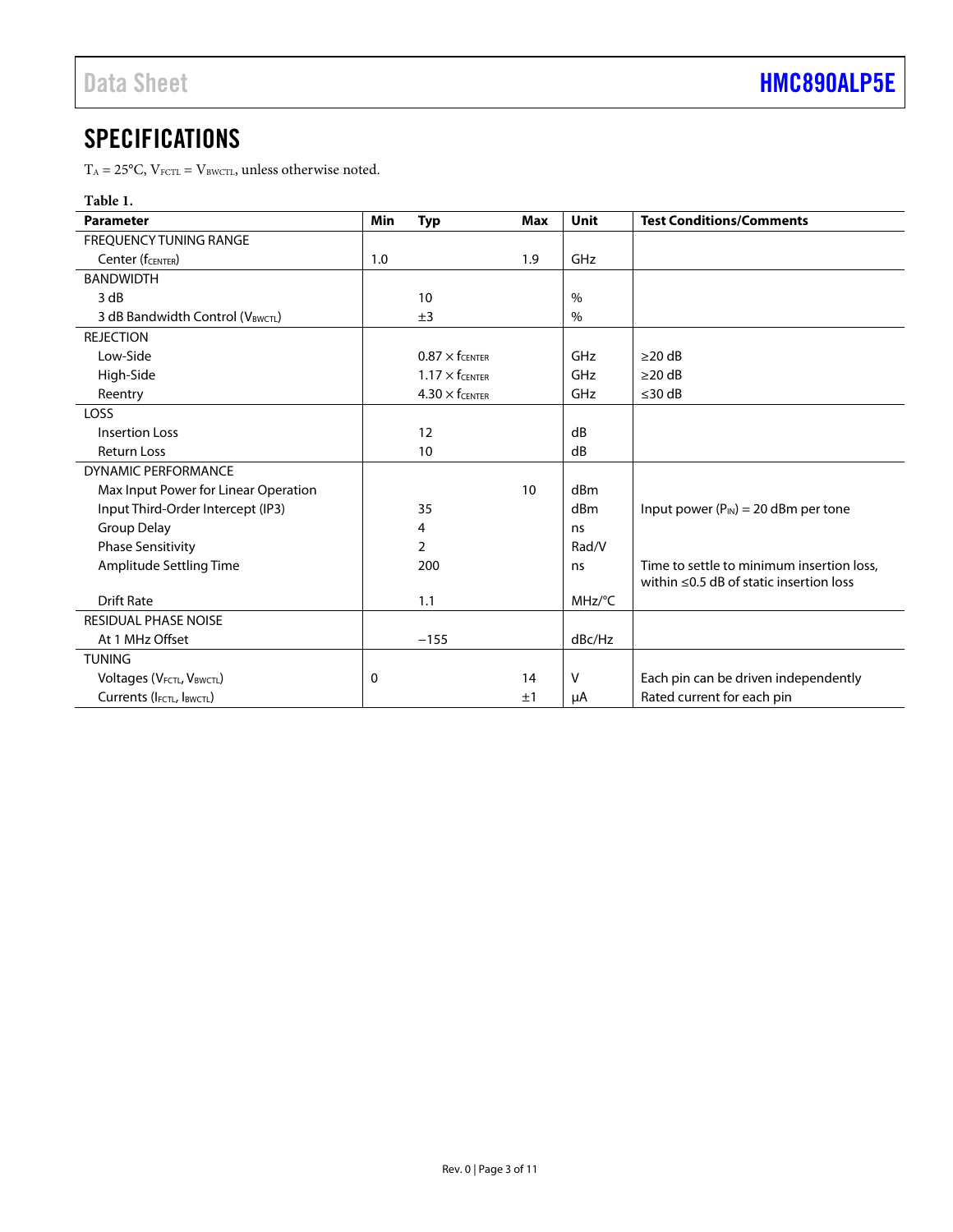### <span id="page-3-0"></span>ABSOLUTE MAXIMUM RATINGS

#### **Table 2.**

| <b>Parameter</b>                                                                    | Rating                              |
|-------------------------------------------------------------------------------------|-------------------------------------|
| Tuning                                                                              |                                     |
| Voltages (V <sub>FCTL</sub> , V <sub>BWCTL</sub> )                                  | $-0.5$ V to $+15$ V                 |
| Currents (IFCTL, IBWCTL)                                                            | $±1$ mA                             |
| Radio Frequency (RF) Input Power                                                    | 27 dBm                              |
| Temperature                                                                         |                                     |
| Operating Range                                                                     | $-40^{\circ}$ C to $+85^{\circ}$ C  |
| Storage Temperature Range                                                           | $-65^{\circ}$ C to $+150^{\circ}$ C |
| Junction for 1 Million Mean Time to<br>Failure (MTTF)                               | $175^{\circ}$ C                     |
| Nominal Junction (Pad Temperature<br>$(T_{PAD}) = 85^{\circ}C$ , $P_{IN} = 10$ dBm) | $90^{\circ}$ C                      |
| Electrostatic Discharge (ESD)                                                       |                                     |
| Human Body Model (HBM)                                                              | 1500 V                              |
| Field Induced Charge Device Model<br>(FICDM)                                        | 1250 V                              |
| Moisture Sensitivity Level (MSL) Rating                                             | MSL3                                |

Stresses at or above those listed under Absolute Maximum Ratings may cause permanent damage to the product. This is a stress rating only; functional operation of the product at these or any other conditions above those indicated in the operational section of this specification is not implied. Operation beyond the maximum operating conditions for extended periods may affect product reliability.

#### <span id="page-3-1"></span>**ESD CAUTION**



ESD (electrostatic discharge) sensitive device. Charged devices and circuit boards can discharge without detection. Although this product features patented or proprietary protection circuitry, damage may occur on devices subjected to high energy ESD. Therefore, proper ESD precautions should be taken to avoid performance degradation or loss of functionality.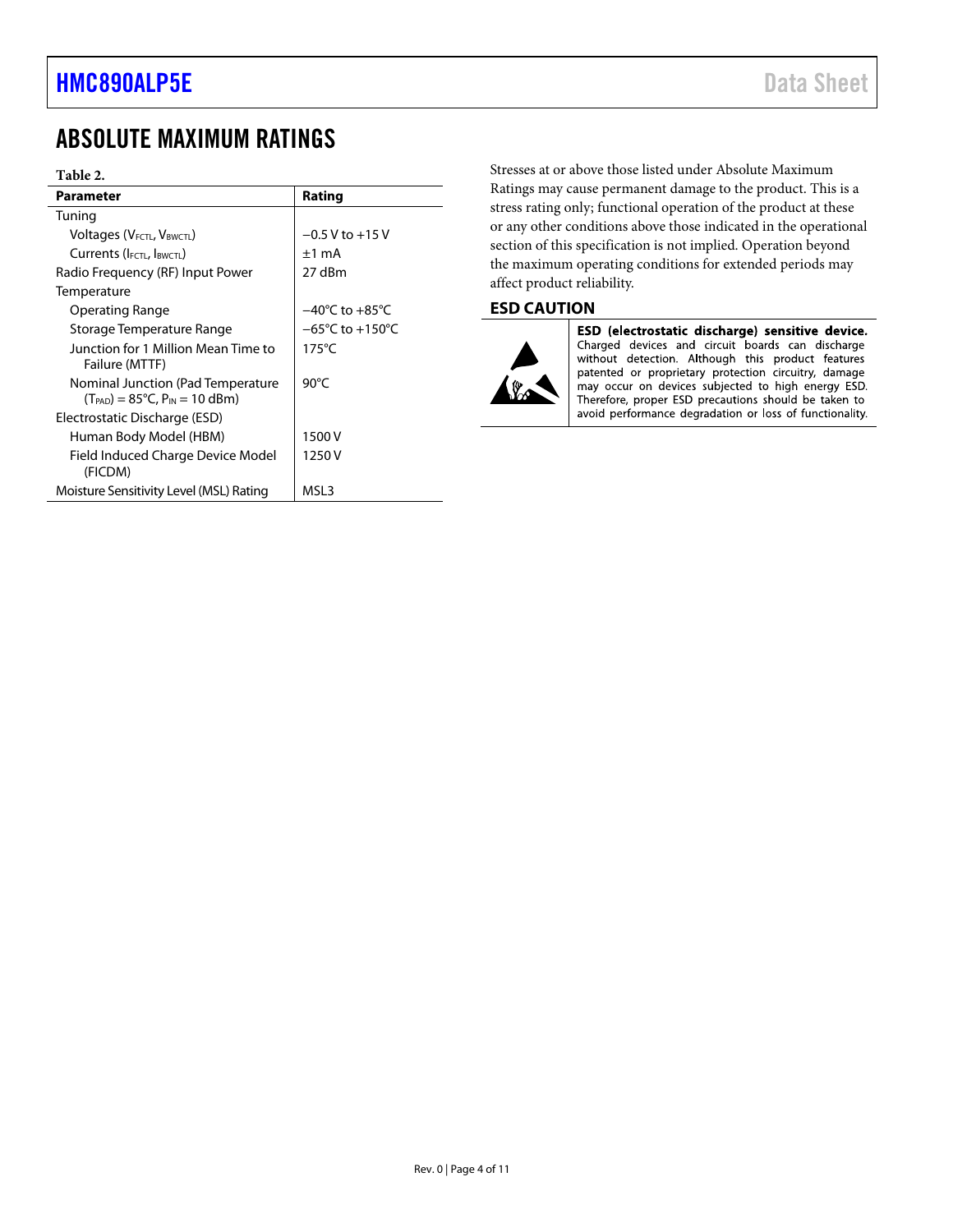### <span id="page-4-0"></span>PIN CONFIGURATION AND FUNCTION DESCRIPTIONS





**Table 3. Pin Function Descriptions** 

| Pin No.                                    | <b>Mnemonic</b>           | <b>Description</b>                                                                                                           |
|--------------------------------------------|---------------------------|------------------------------------------------------------------------------------------------------------------------------|
| 1 to 4, 7 to 11, 13, 15<br>to 18, 21 to 32 | NIC.                      | Not Internally Connected. All data shown herein was measured with these pins connected to RF/dc<br>ground externally.        |
| 5, 20                                      | GND                       | Ground. These pins and the exposed pad must be connected to RF/dc ground.                                                    |
| 6                                          | <b>RFIN</b>               | Radio Frequency Input. This pin is dc-coupled and is matched to 50 $\Omega$ . Do not apply external voltage<br>to this pin.  |
| 12                                         | $V_{FCTL}$                | Center Frequency Control Voltage.                                                                                            |
| 14                                         | <b>V</b> <sub>BWCTL</sub> | Bandwidth Control Voltage.                                                                                                   |
| 19                                         | <b>RFOUT</b>              | Radio Frequency Output. This pin is dc-coupled and is matched to 50 $\Omega$ . Do not apply external voltage<br>to this pin. |
|                                            | EPAD                      | Exposed Pad. The package bottom has an exposed pad that must be connected to RF/dc ground.                                   |



Figure 3. RFIN Interface Schematic



Figure 4. V<sub>FCTL</sub> Interface Schematic



Figure 5. GND Interface Schematic



16902-002

16902-002

Figure 6. RFOUT Interface Schematic



Figure 7.  $V_{BWCTL}$  Interface Schematic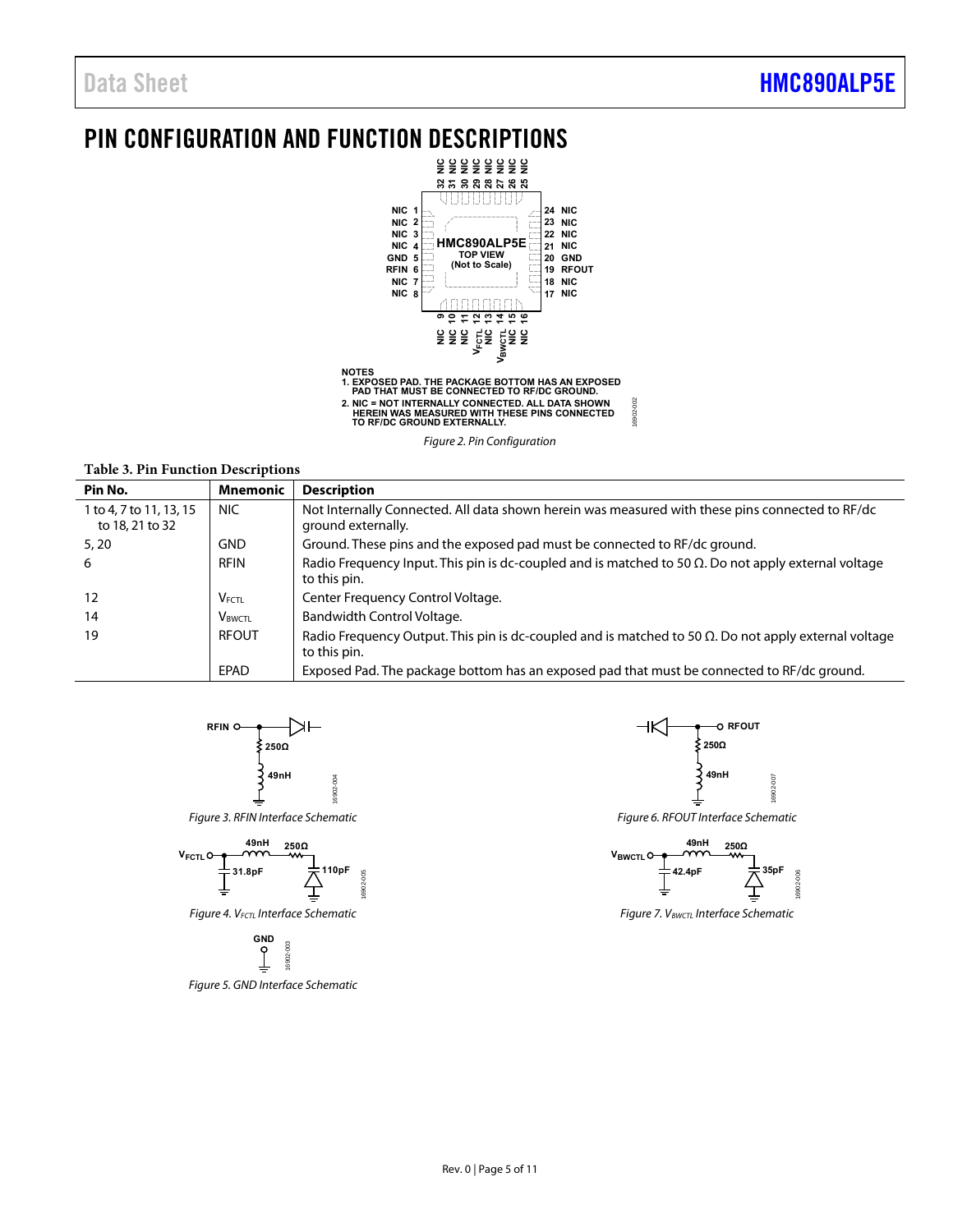### **[HMC890ALP5E](http://www.analog.com/HMC890A?doc=hmc890ALP5E.pdf)** Data Sheet

### <span id="page-5-0"></span>TYPICAL PERFORMANCE CHARACTERISTICS





Figure 9. Insertion Loss vs. RF Frequency at Various Voltages (V<sub>FCTL</sub> = V<sub>BWCTL</sub>)



 $V_{FCTL} = V_{BWCTL} = 7 V$ 











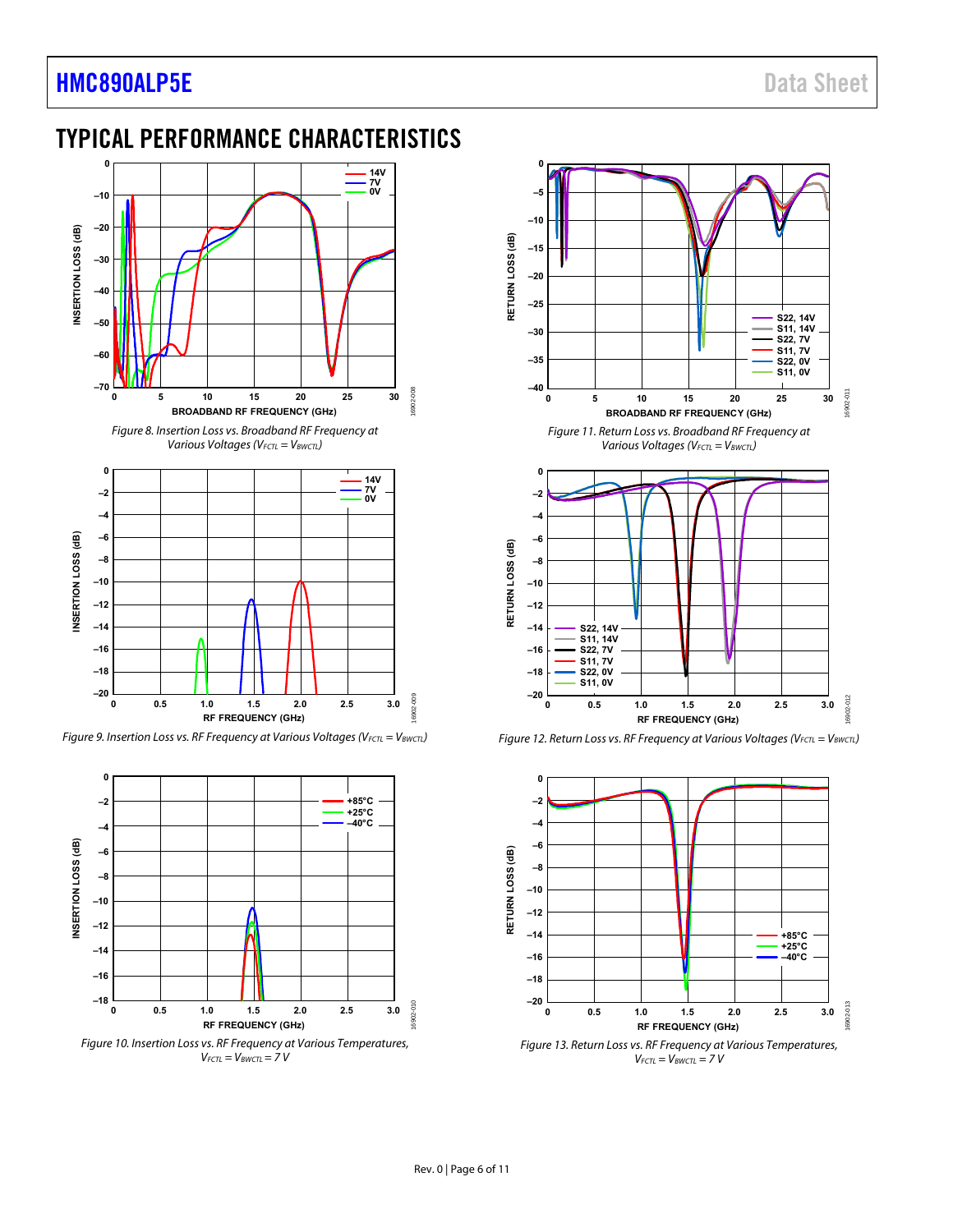

Figure 14. Center Frequency vs.  $V_{FCTL} = V_{BWCTL}$  at Various Temperatures



Figure 15. 3 dB Bandwidth vs.  $V_{FCTL} = V_{BWCTL}$  at Various Temperatures



Figure 16. Low-Side Rejection Ratio vs.  $V_{FCTL} = V_{BWCTL}$ at Various Temperatures



Figure 17. Insertion Loss vs.  $V_{FCTL} = V_{BWCTL}$  at Various Temperatures



Figure 18. Maximum Return Loss in a 2 dB Bandwidth vs.  $V_{FCTL} = V_{BWCTL}$ at Various Temperatures



Figure 19. High-Side Rejection Ratio vs.  $V_{FCTL} = V_{BWCTL}$ at Various Temperatures

### Data Sheet **[HMC890ALP5E](http://www.analog.com/HMC890A?doc=hmc890ALP5E.pdf)**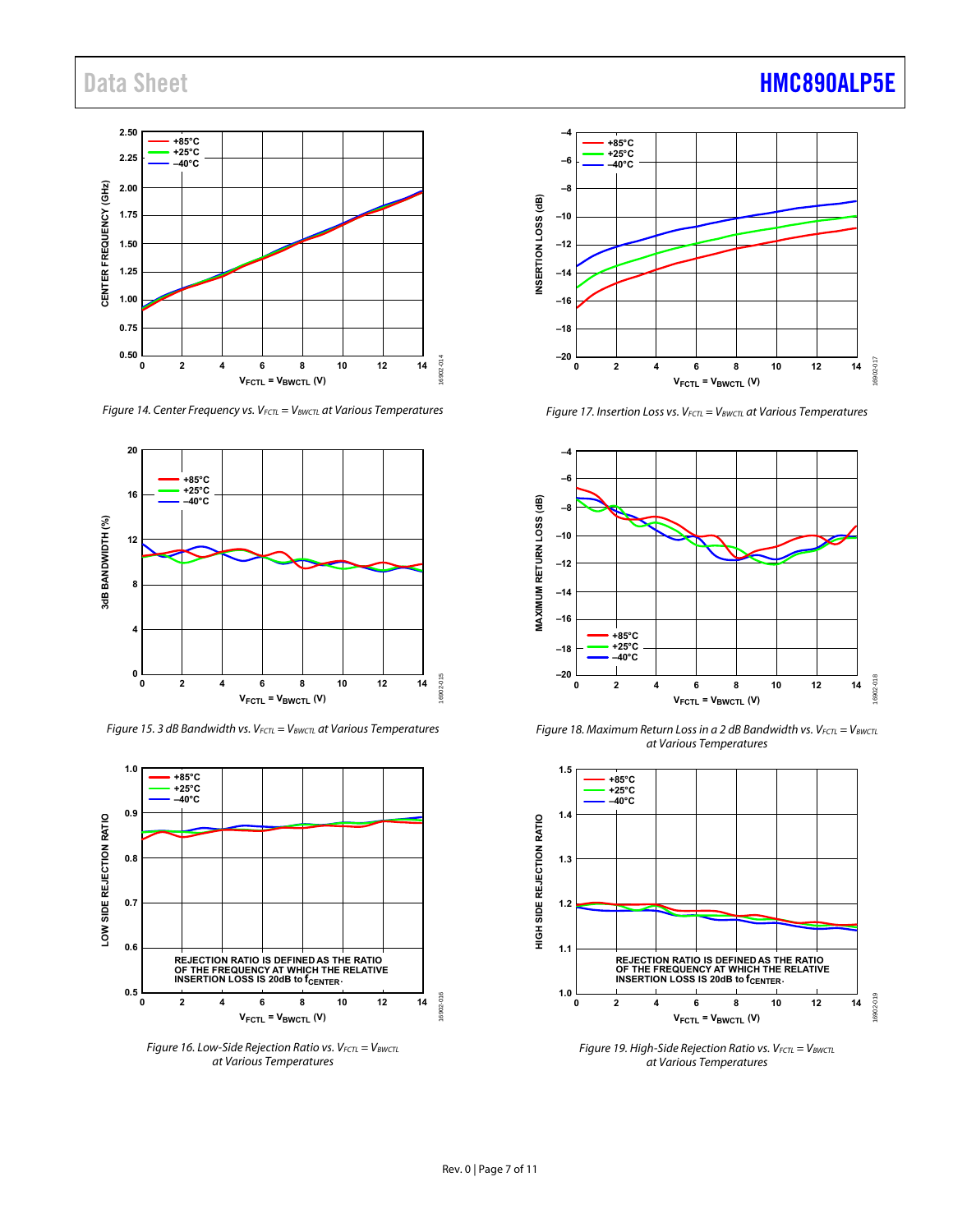### **[HMC890ALP5E](http://www.analog.com/HMC890A?doc=hmc890ALP5E.pdf)** Data Sheet



Figure 20. Tuning Sensitivity vs.  $V_{FCTL} = V_{BWCTL}$  at Various Temperatures



Figure 21. Group Delay vs.  $V_{FCTL} = V_{BWCTL}$  at Various Temperatures



Figure 22. Residual Phase Noise vs. Offset Frequency at Various  $V_{FCTL} = V_{BWCTL}$  Voltages



Figure 23. Group Delay vs. RF Frequency at Various  $V_{FCTL} = V_{BWCTL}$  Voltages



Figure 24. Input IP3 vs.  $V_{FCTL} = V_{BWCTL}$  at Various Temperatures, Input Power = 20 dBm



Figure 25. Phase Shift vs. Input Power at Various  $V_{FCTL} = V_{BWCTL}$  Values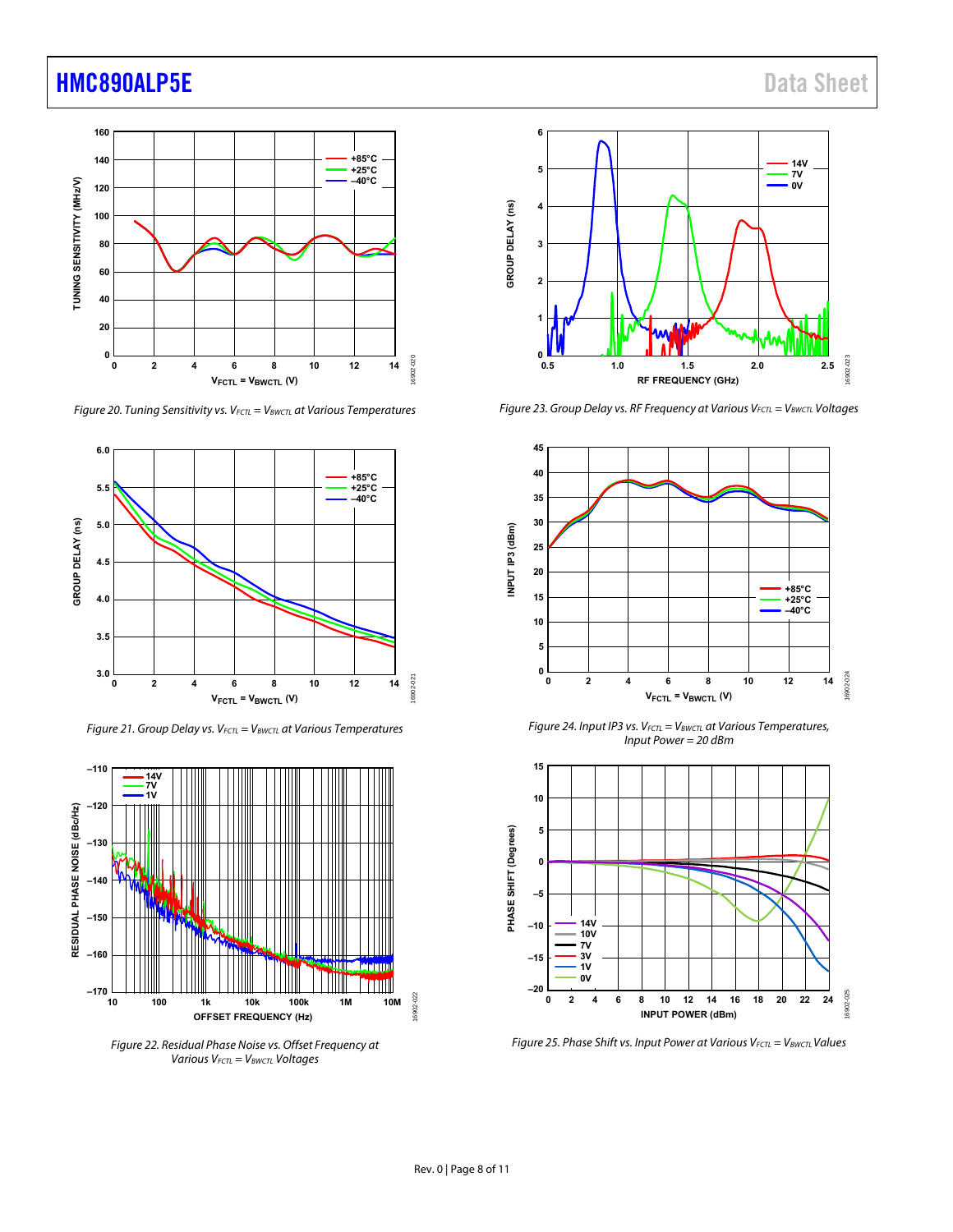### <span id="page-8-0"></span>THEORY OF OPERATION

The HMC890ALP5E is a MMIC band-pass filter that features a user selectable pass-band frequency. Varying the applied analog tuning voltage between  $0$  V and  $14$  V at  $V_{\text{FCL}}$  varies the center frequency between 1.0 GHz and 1.9 GHz. The bandwidth of the filter is adjustable by using the VBWCTL control voltage, which can vary from 0 V to 14 V. It is the typical operation to tie the V<sub>FCTL</sub> and V<sub>BWCTL</sub> control voltages together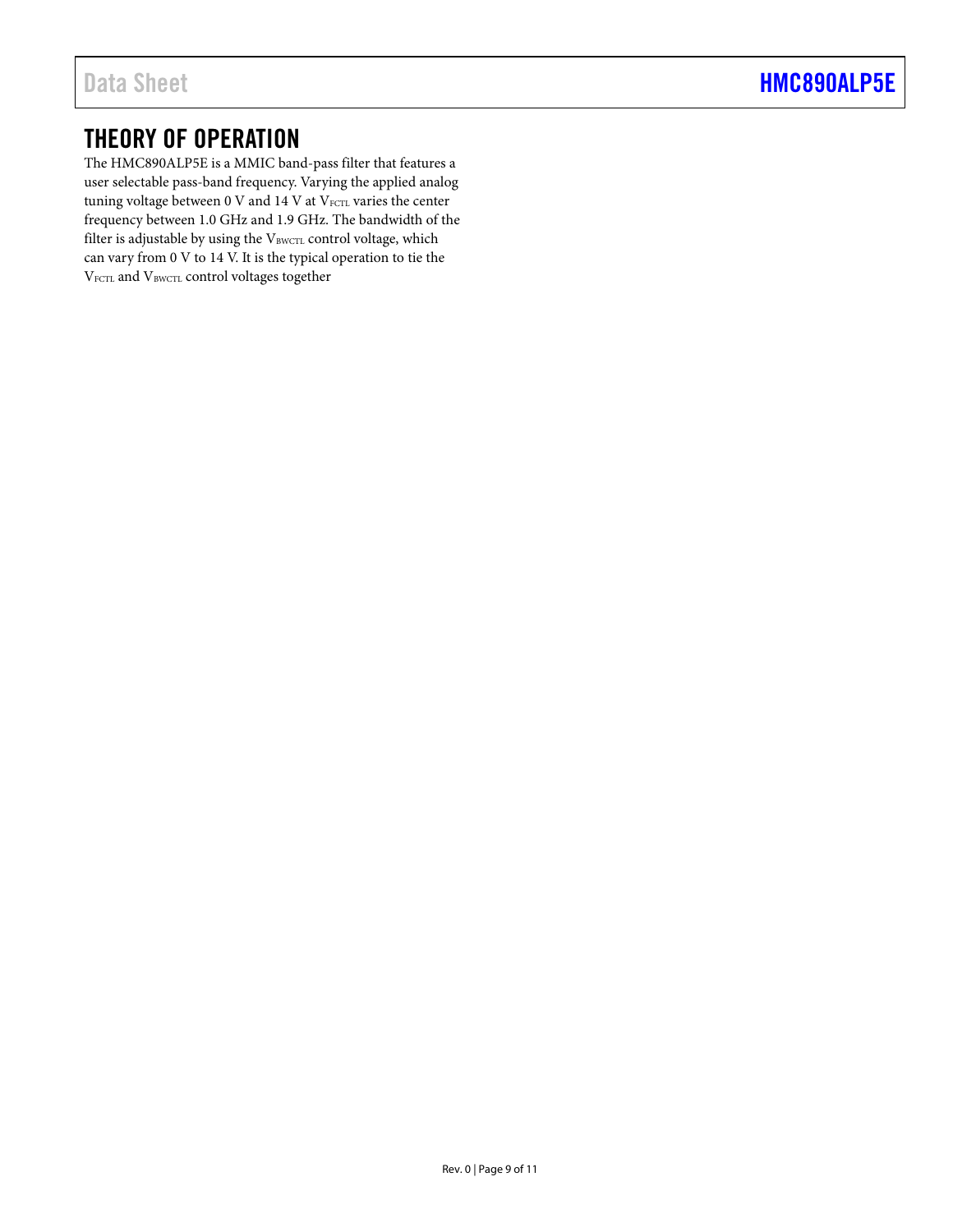### <span id="page-9-0"></span>APPLICATIONS INFORMATION **TYPICAL APPLICATION CIRCUIT**

<span id="page-9-1"></span>[Figure 26 s](#page-9-3)hows the typical application circuit for the HMC890ALP5E. The RFIN pin and RFOUT pin are dc-coupled and require external 100 pF series capacitors (C1 and C2).



Figure 26. Typical Application Circuit

### <span id="page-9-3"></span><span id="page-9-2"></span>**EVALUATION PRINTED CIRCUIT BOARD (PCB) INFORMATION**

All RF traces are routed on Layer 1 (primary side), and all other layers are ground planes that provide a solid ground for RF transmission lines, as shown i[n Figure 27.](#page-9-4) The top dielectric material is Rogers 4350, offering low loss performance. The prepreg material in Layer 2 attaches the Isola 370HR with copper traces layers above and below together. Both the prepreg material and the Isola 370HR core layer are used to achieve the required board finish thickness.



<span id="page-9-4"></span>The circuit board used in the application uses RF circuit design techniques. Signal lines must have 50  $\Omega$  impedance while the package ground leads and exposed pad must be connected directly to the ground plane (see [Figure 28\)](#page-9-5). Use a sufficient number of via holes to connect the top and bottom ground planes. Th[e EV1HMC890ALP5](http://www.analog.com/eval-hmc890A?doc=hmc890ALP5E.pdf) evaluation board shown in [Figure 28 i](#page-9-5)s available from Analog Devices, Inc., upon request.

**Table 4. Bill of Materials** 

| <b>Description</b>                                           |
|--------------------------------------------------------------|
| PCB mount Subminiature Version A (SMA) RF<br>connectors, SRI |
| PCB mount SMA RF connectors, Johnson                         |
| HMC890ALP5E                                                  |
| 08-049598 <sup>2</sup> evaluation PCB                        |
|                                                              |

<sup>1</sup> Circuit board material: Arlon 25FR or Rogers 25FR.<br><sup>2</sup> 08-049598 is the raw bare PCB identifier. Reference

<sup>2</sup> 08-049598 is the raw bare PCB identifier. Referenc[e EV1HMC890ALP5 w](http://www.analog.com/eval-hmc890A?doc=hmc890ALP5E.pdf)hen ordering complete evaluation PCB.



<span id="page-9-5"></span>Figure 28[. EV1HMC890ALP5 E](http://www.analog.com/eval-hmc890A?doc=hmc890ALP5E.pdf)valuation Board, Dimensions Shown in Inches